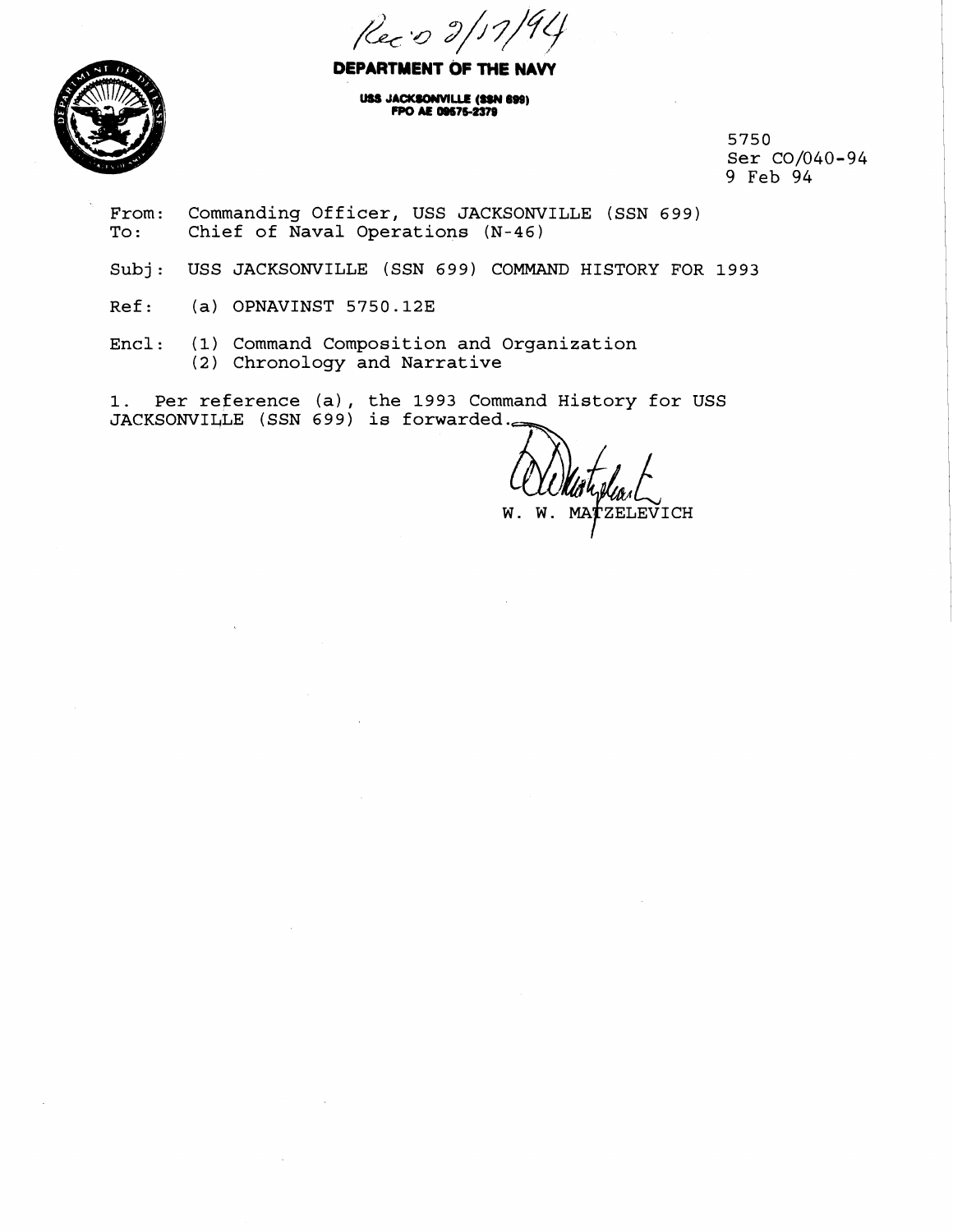## **USS JACKSONVILLE COMMAND HISTORY 1993 COMMAND COMPOSITION AND ORGANIZATION**

**COMMAND: USS JACKSONVILLE (SSN 699)** 

**MISSION: LONG RANGE SUSTAINED ANTI-SUBMARINE/ANTI-SURFACE/STRIKE/SPECIAL WARFARE** 

**IMMEDIATE SENIOR COMMAND: COMMANDER, SUBMARINE SQUADRON EIGHT SUBORDINATE COMMAND: NONE CHANGE OF COMMAND: 26 SEP 92** 

**COMMANDING OFFICER: CDR WILLIAM W. MATZELEVICH, USN <sup>1120</sup>**/ **LINEAL NUMBER 022841-90**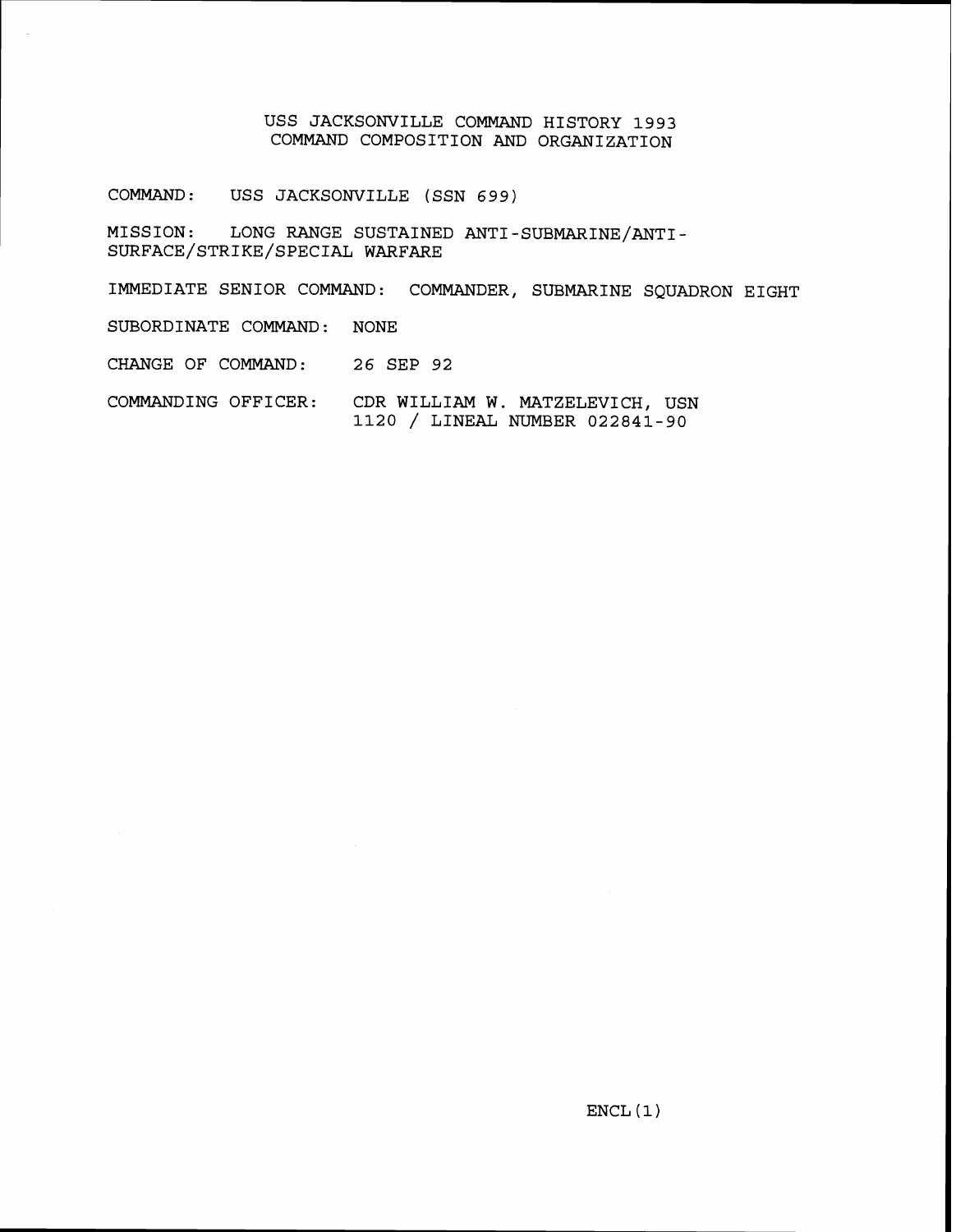## USS JACKSONVILLE COMMAND HISTORY **1993**

## CHRONOLOGY AND NARRATIVE

- **01** JAN STARTED **1993** IN A HOLIDAY STANDDOWN PERIOD BERTHED AT PIER **21** AT THE NAVAL OPERATING BASE IN NORFOLK, VIRGINIA.
- **05** JAN COMMENCED A **6** DAY UNDERWAY WORKUP FOR A TACTICAL READINESS EVALUATION AND PRE-OVERSEAS MOVEMENT CERTIFICATION.
- **12** JAN EMBARKED COMMANDER SUBMARINE SQUADRON EIGHT FOR PRE-OVERSEAS MOVEMENT CERTIFICATION AND THE SUBMARINE GROUP TWO TACTICAL READINESS EVALUATION TEAM.
- **14 JAN**  RETURNED TO NORFOLK, VIRGINIA CERTIFIED FOR DEPLOYMENT AFTER SUCCESSFULLY COMPLETING A TACTICAL READINESS EVALUATION.
- **2 2 JAN**  DEPARTED NORFOLK, VIRGINIA FOR DEPLOYED OPERATIONS UNDER CTF **42** OPCON.
- **04** MAR CHANGED OPERATIONAL CONTROL TO SIXTH FLEET UNDER COMMANDER TASK FORCE SIX NINE, NAPLES, ITALY.
- **07 MAR**  DEPARTED BRITISH CROWN COLONY, GIBRALTAR WITH THE SUBMARINE GROUP EIGHT INCHOP BRIEFING TEAM FOLLOWING A FOUR DAY PORT VISIT.
- **10** MAR CONDUCTED A PERSONNEL TRANSFER TO DISEMBARK THE SUBMARINE GROUP EIGHT INCHOP BRIEFING TEAM AT NAPLES, ITALY, AND THEN PROCEEDED ON ASSIGNED TASKING.
- **09** APR ARRIVED IN LA MADDALENA, ITALY FOR A MID-DEPLOYMENT UPKEEP FOLLOWING HIGHLY SUCCESSFUL OPERATIONS IN THE MEDITERRANEAN SEA.
- **11** MAY DEPARTED LA MADDALENA, ITALY.
- **14** MAY ARRIVED IN SOUDA BAY, CRETE FOR A LIBERTY CALL.
- **20** MAY DEPARTED SOUDA BAY, CRETE TO CONDUCT OPERATIONS IN THE MEDITERRANEAN SEA.
- **15** JUN CONDUCTED A PERSONNEL TRANSFER IN AUGUSTA BAY, SICILY, TO EMBARK COMMANDER, SUBMARINE GROUP EIGHT, RADM JONES. SIX MIDSHIPMEN WERE ALSO EMBARKED FOR SUMMER CRUISE.
- **16** JUN CONDUCTED A PERSONNEL TRANSFER IN NAPLES, ITALY TO DISEMBARK RADM JONES.

ENCL **(2** )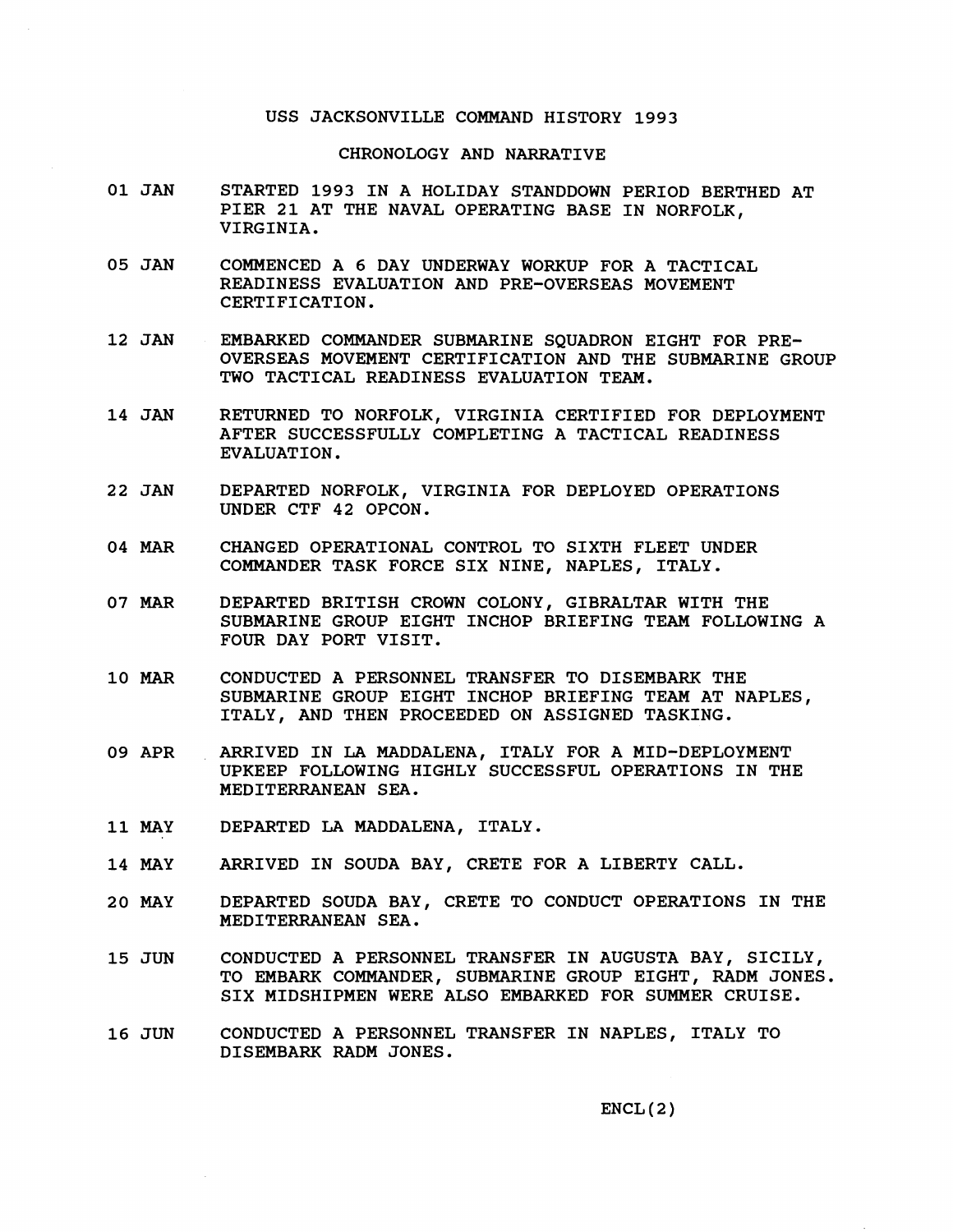- **18** JUN CONDUCTED A SUBMERGED TRANSIT OF THE STRAITS OF GIBRALTAR, CHANGING OPERATIONAL COMMAND TO CTF **42.**
- **28** JUN CONDUCTED A PERSONNEL TRANSFER IN BERMUDA TO EMBARK THE ATLANTIC FLEET NUCLEAR PROPULSION EXAMINING BOARD.
- **30 JUN**  ARRIVED HOME FROM DEPLOYMENT, RETURNING TO NAVAL OPERATING BASE NORFOLK, VIRGINIA, PIER **21** FOLLOWING AN OPERATIONAL REACTOR SAFEGUARDS EXAMINATION. THE DEPLOYMENT CAN BE SUMMARIZED AS FOLLOWS:
	- Port Visits during deployment: -- British Crown Colony Gibraltar: **4-7** March -- La Maddalena, Sardinia: 9 April - **11** May -- Souda Bay, Crete: **14** - **20** May - Operations conducted: Conducted independent operations in the Atlantic Ocean under the operational control of CTF **42** until chopping to CTF **69** OPCON on **4** March, then conducted operations in the Mediterranean Sea supporting Sixth Fleet, NATO, and WEU units. Deployment included one major upkeep in La Maddalena. - Underway Days: **122** of **165** while deployed, for a **73.9%** OPTEMPO.
- **19** JUL CONCLUDED POST-DEPLOYMENT STANDDOWN AT PIER **21,** NAVAL OPERATING BASE, NORFOLK, VIRGINIA.
- **2 1** JUL HOSTED A TOUR FOR THE SENIOR RESERVE OFFICER ORIENTATION PROGRAM WHICH INCLUDED TWO REAR ADMIRALS AND **19** CAPTAINS.
- **22** JUL COMMENCED A SCHEDULED PRESERVATION UPKEEP COORDINATED EFFORT (SPRUCE) .
- **04** AUG COMPLETED SPRUCE.
- **07** AUG CONDUCTED A DEPENDANT'S CRUISE WITH **65** FAMILY MEMBERS AND FRIENDS EMBARKED. THE SHIP GOT UNDERWAY AT **0630**  AND RETURNED TO PIER **21** AT **2330.**
- **13** AUG DEPARTED NORFOLK TO CONDUCT ADCAP DEVELOPMENT TESTING.
- **15** AUG CONDUCTED A PERSONNEL TRANSFER IN NORFOLK'S GOLF ANCHORAGES TO MEDEVAC A CREWMEMBER.
- **17** AUG CONDUCTED A PERSONNEL TRANSFER IN THE APPROACHES TO NEW LONDON, CONNECTICUT TO MEDEVAC A CREW MEMBER AND EMBARK TEST PERSONNEL.
- 25 AUG RETURNED TO NORFOLK, VIRGINIA.